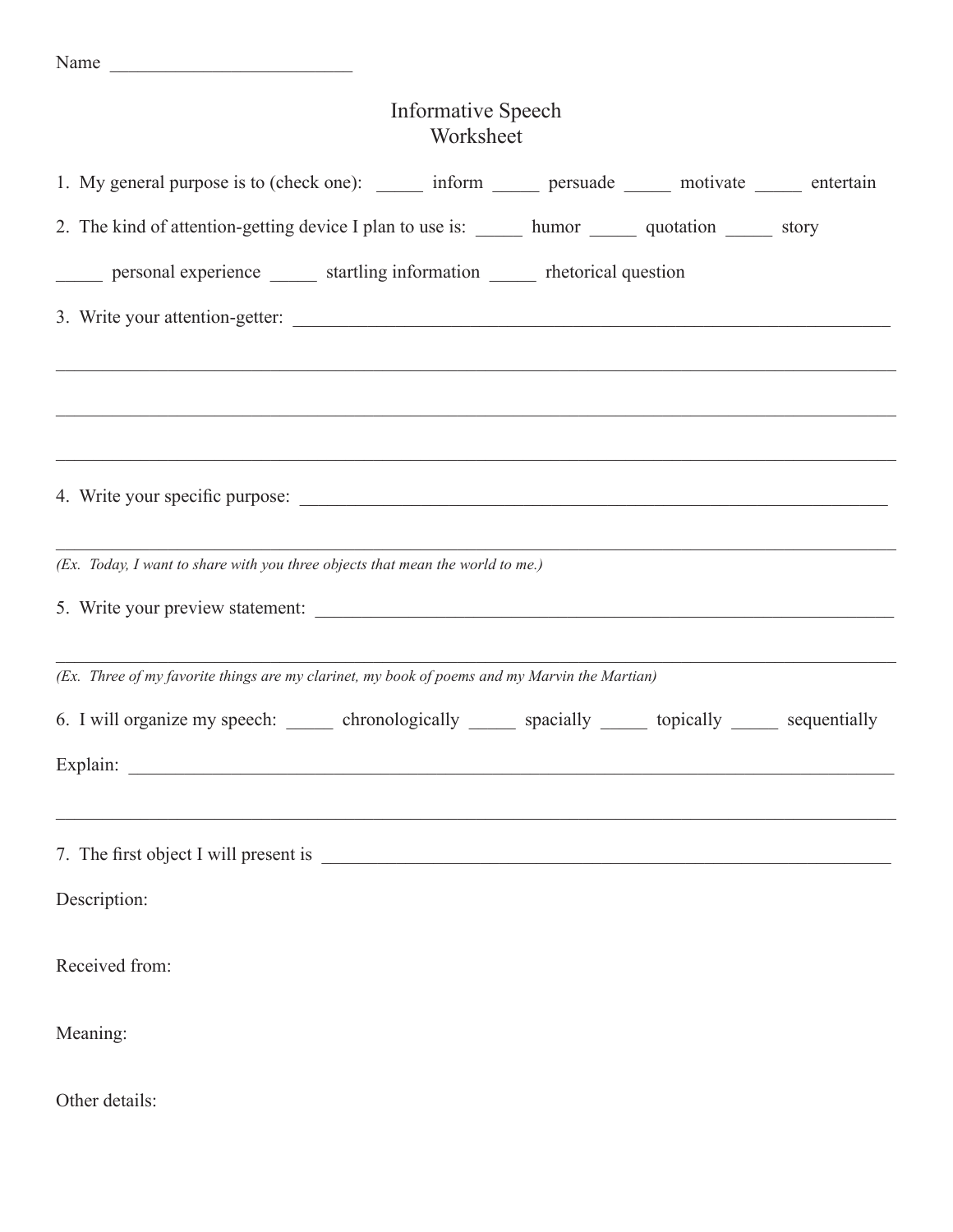| Description:              |
|---------------------------|
| Received from:            |
| Meaning:                  |
| Other details:            |
|                           |
| Description:              |
| Received from:            |
| Meaning:                  |
| Other details:            |
| 10. Write your conclusion |
|                           |
|                           |
|                           |

When finished begin writing your outline for your speech.